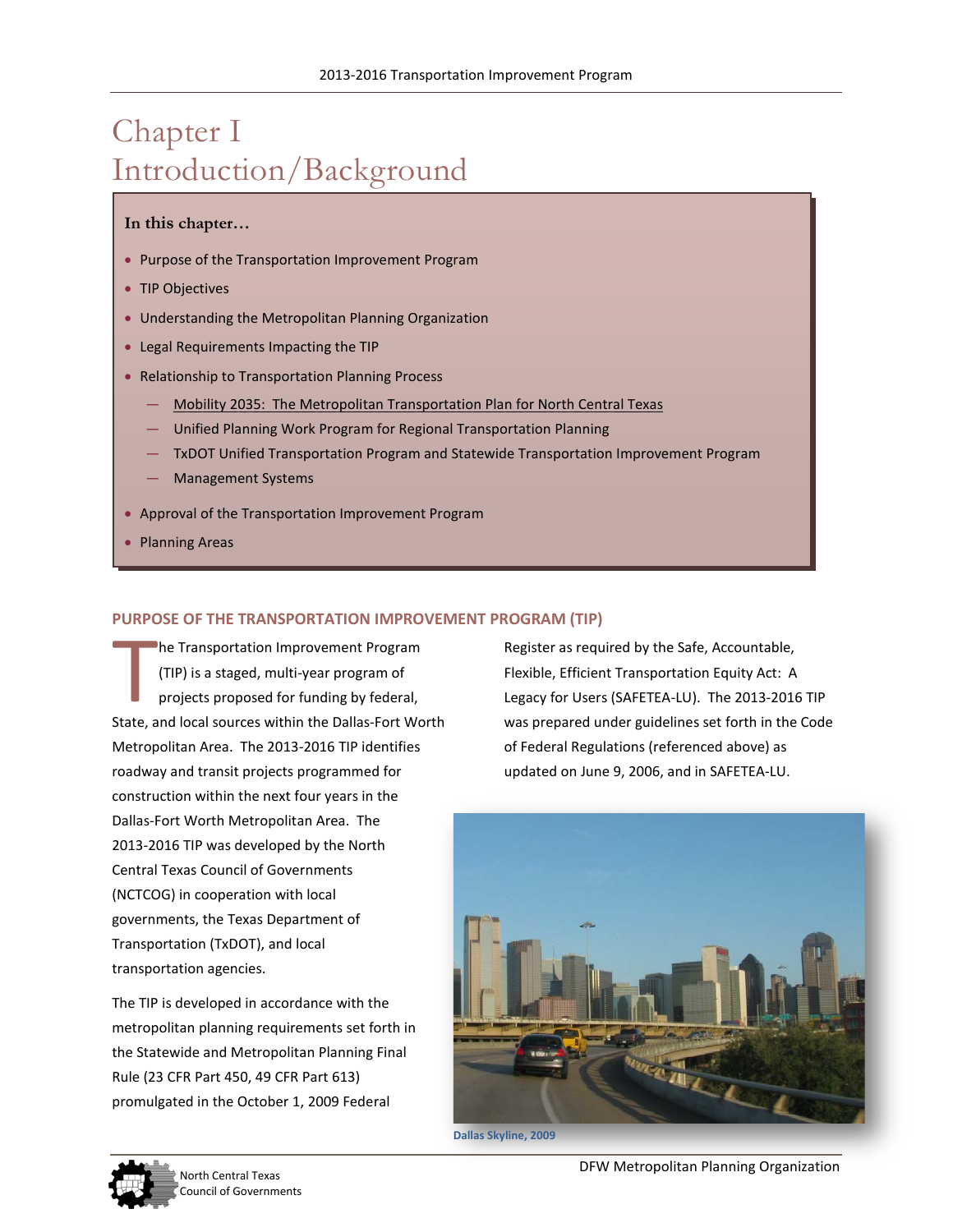#### **TIP OBJECTIVES**

The 2013-2016 TIP for the Dallas-Fort Worth Metropolitan Area was developed with the following local objectives to:

| <b>Regional Priorities</b> | •Identify transportation improvement projects recommended by TxDOT and the<br>Regional Transportation Council (RTC) as a result of the comprehensive, cooperative,<br>and continuing regional transportation planning process. This process yields a multi-<br>year listing of roadway and transit projects; |
|----------------------------|--------------------------------------------------------------------------------------------------------------------------------------------------------------------------------------------------------------------------------------------------------------------------------------------------------------|
| <b>Funding</b>             | •Indicate realistic, current estimates of costs for funding transportation improvement<br>programs and individual projects for each year, balanced by estimates of available<br>revenue;                                                                                                                     |
| Environmental              | •Demonstrate that energy, environmental, air quality, cost, and mobility<br>considerations are addressed in regional transportation planning and programming<br>of projects;                                                                                                                                 |
| <b>Legislative</b>         | •Implement Mobility 2035: The Metropolitan Transportation Plan for North Central<br>Texas in accordance with guidelines established in SAFETEA-LU; and                                                                                                                                                       |
| <b>Air Quality</b>         | • Meet the requirements of the Clean Air Act as outlined in the State Implementation<br>Plan (SIP) for air quality                                                                                                                                                                                           |

## **UNDERSTANDING THE METROPOLITAN PLANNING ORGANIZATION**

Transportation planning for the Dallas-Fort Worth area began at NCTCOG in December 1969. NCTCOG was later designated by the Governor as the Metropolitan Planning Organization (MPO) for the Dallas-Fort Worth area in July 1974. The State Department of Highways and Public Transportation (SDHPT), now known as the Texas Department of Transportation, under the guidance of the Federal Aid Highway Act of 1973, initiated the statewide structuring of key policy committees of elected officials. NCTCOG's Transportation Department serves as staff to the MPO to support the transportation policy decisions made by local elected officials serving on the Regional Transportation Council (RTC) and the NCTCOG Executive Board. The RTC is the regional transportation policy body for the

MPO. According to the Statewide and Metropolitan Planning Final Rule (23 CFR Part 450.314), "*The MPO, in cooperation with the State(s) and any affected public transportation operator(s), shall develop a TIP for the metropolitan planning area. The TIP shall cover a period of no less than four years, be updated at least every four years, and be approved by the MPO and the Governor. However, if the TIP covers more than four years, the FHWA and the FTA will consider the projects in the additional years as informational. The TIP may be updated more frequently, but the cycle for updating the TIP must be compatible with the STIP development and approval process. The TIP expires when the FHWA/FTA approval of the STIP expires. Copies of any updated or revised TIPs must be provided to the FHWA and the*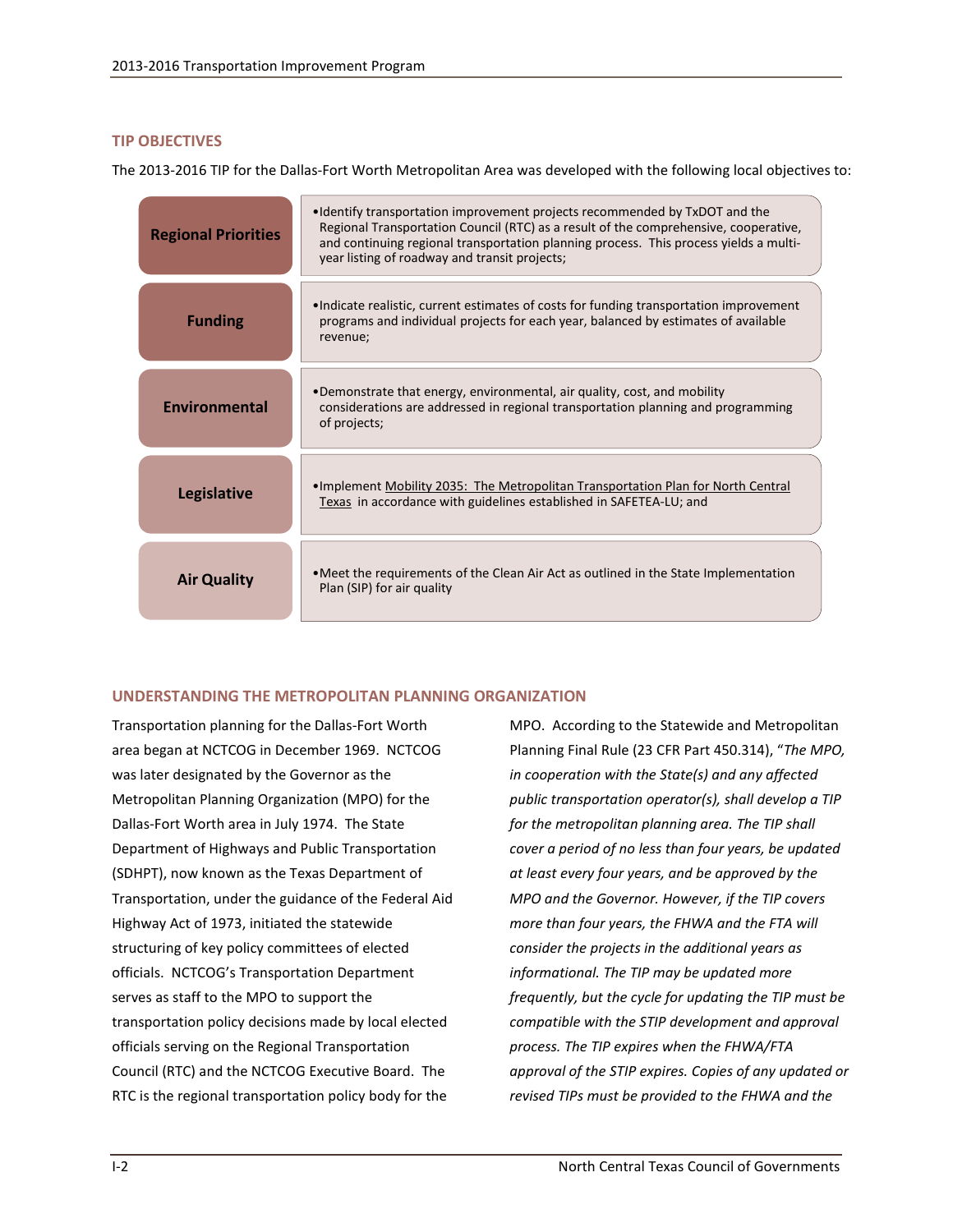*FTA. In nonattainment and maintenance areas subject to transportation conformity requirements, the FHWA and the FTA, as well as the MPO, must make a conformity determination on any updated or amended TIP, in accordance with the Clean Air Act requirements and the EPA's transportation conformity regulations (40 CFR part 93)."* The initial designation,

by the Governor was made on July 2, 1974. The latest designation (which was approved by the North Central Texas Council of Governments Executive Board on July 28, 1988 and by the Regional Transportation Council on July 8, 1988) will continuously be in effect until amended. A copy of this agreement is provided as Appendix A.

#### **LEGAL REQUIREMENTS IMPACTING THE TIP**

SAFETEA-LU and the Federal Transit Act describe the requirements of the TIP in general terms. More specific requirements are contained in 23 CFR Part 450 and 49 CFR Part 613 of the Statewide and Metropolitan Planning Rules. This section summarizes those requirements and describes the methods through which they are met.

All roadway and transit projects to be funded under Title 23 U.S.C.—The Federal-Aid for Highways Act and Title 49 U.S.C.—The Federal Transit Act by the U.S. Department of Transportation must be listed in the TIP. All projects in this document that are proposed for federal funding were initiated in a manner consistent with the federal guidelines in Section 450, Subpart C, of Title 23 of the Code of Federal Regulations and Section 613, Subpart A, of

Title 49 of the Code of Federal Regulations. In addition, all regionally significant surface transportation improvements, regardless of funding source, within the Dallas-Fort Worth ozone nonattainment area must be inventoried and included in the TIP for the conformity analysis requirements of the Clean Air Act Amendments of 1990 (CAAA). The 2013-2016 TIP has been developed in accordance with these requirements.

Federal regulations mandate that the metropolitan transportation planning process must include development of a TIP for the metropolitan planning area by the MPO in cooperation with the state department of transportation, local governments, and public transportation authorities. Specific requirements of the TIP and a brief discussion of how NCTCOG complied with these

requirements are outlined below.



**SH 360 Arlington** 

DFW Metropolitan Planning Organization **I-3** and I-3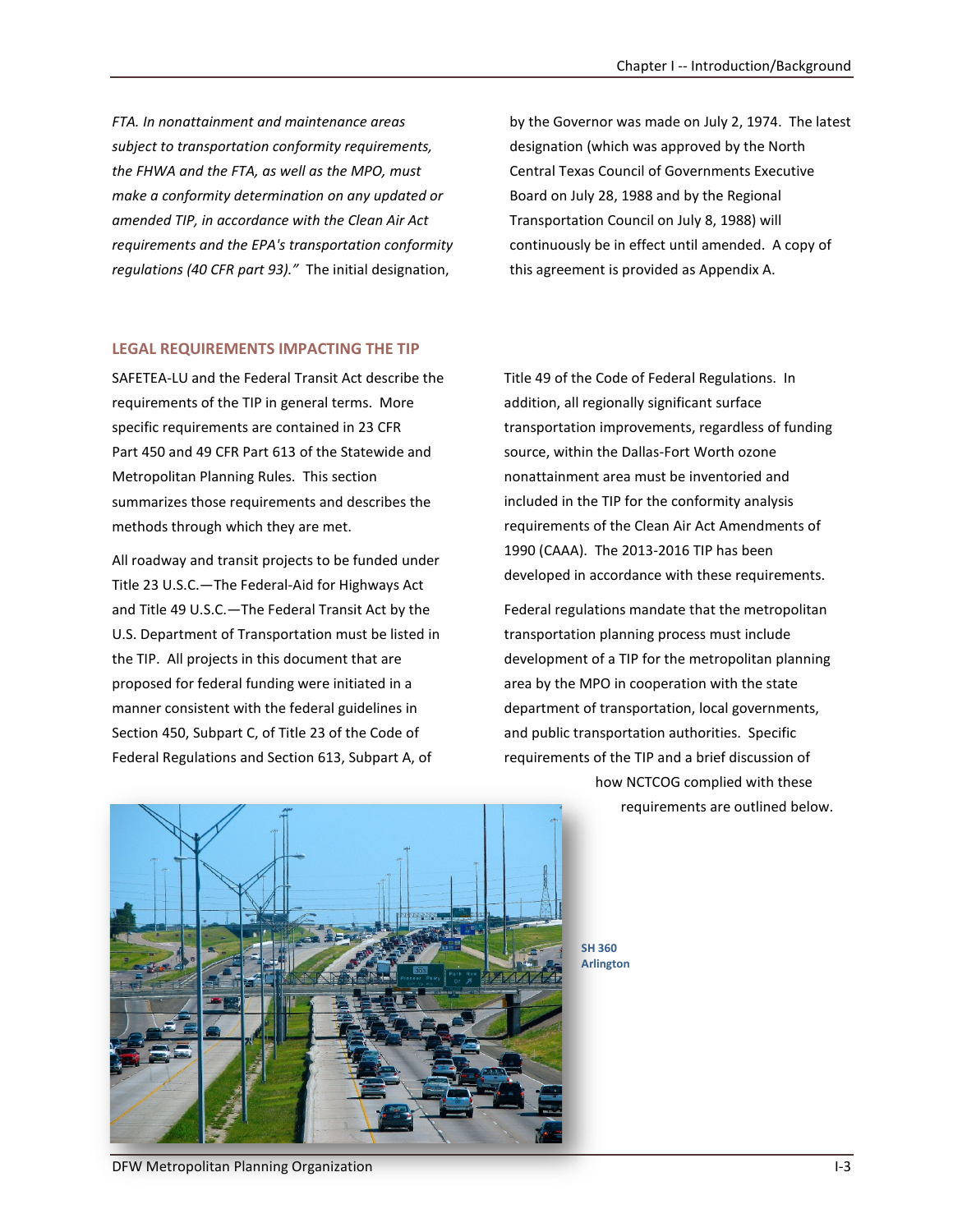| <b>TIP Requirements</b>                                                                                                                                                                                                                                                                                                                       | <b>NCTCOG Requirements Fulfillment</b>                                                                                                                                                                                                                                                                                                                                                                                                                                                                                                                                                                                                                                                                                                                                                                                                                                                                                                                                                                                                                                      |
|-----------------------------------------------------------------------------------------------------------------------------------------------------------------------------------------------------------------------------------------------------------------------------------------------------------------------------------------------|-----------------------------------------------------------------------------------------------------------------------------------------------------------------------------------------------------------------------------------------------------------------------------------------------------------------------------------------------------------------------------------------------------------------------------------------------------------------------------------------------------------------------------------------------------------------------------------------------------------------------------------------------------------------------------------------------------------------------------------------------------------------------------------------------------------------------------------------------------------------------------------------------------------------------------------------------------------------------------------------------------------------------------------------------------------------------------|
| The TIP must be updated at least<br>every four years.                                                                                                                                                                                                                                                                                         | The current procedure of the RTC is to update the TIP for North Central Texas on a<br>biannual basis. In addition, the TIP is refined on a quarterly basis as project<br>implementation costs, schedules, and scopes change, and as new projects are<br>identified through funding initiatives. All refinements to the TIP are coordinated with<br>TxDOT, NTTA, Dallas Area Rapid Transit (DART), Fort Worth Transportation Authority<br>(FWTA), Denton County Transportation Authority (DCTA), counties, and local<br>governments in North Central Texas.                                                                                                                                                                                                                                                                                                                                                                                                                                                                                                                  |
| In nonattainment and maintenance<br>areas for transportation related<br>pollutants, Federal Highway<br>Administration (FHWA) and the<br>Federal Transit Administration (FTA),<br>as well as the MPO, must make a<br>conformity determination on any new<br>or amended TIPs (unless the<br>amendment consists entirely of<br>exempt projects). | The 2011 Transportation Conformity Determination for the North Central Texas<br>Nonattainment Area was completed by NCTCOG and was forwarded to the federal and<br>State reviewing agencies in March 2011. This analysis was conducted in accordance<br>with the criteria and procedures promulgated by the U.S. Environmental Protection<br>Agency. The US Department of Transportation approved the 2011 Transportation<br>Conformity Determination on July 14, 2011.<br>The project listings for the 2013-2016 TIP were revised in conjunction with the<br>Mobility 2035 and 2011 air quality conformity determination. All transportation<br>projects contained in the final project listings of the 2013-2016 TIP were reviewed to<br>ensure that the projects were included in and consistent with air quality conformity,<br>unless those projects were exempt from the analysis. An overview of the conformity<br>analysis is provided in Chapter V of this document. Complete copies of the report are<br>available from NCTCOG. See Appendix B for certification. |
| There must be reasonable opportunity<br>for public comment.                                                                                                                                                                                                                                                                                   | In March 2010, the RTC adopted the NCTCOG Transportation Department Public<br>Involvement Process, which meets the requirements mandated by federal law.<br>Regular, supplemental, and other applicable public meetings were held throughout<br>the 2013-2016 TIP development process in accordance with this policy and federal<br>law. The public involvement process followed in the development of the 2013-<br>2016 TIP is further described in Chapter II of this document.                                                                                                                                                                                                                                                                                                                                                                                                                                                                                                                                                                                           |
| The TIP shall cover a period of not less<br>than four years, but may cover a<br>longer period if it identifies priorities<br>and financial information for the<br>additional years.                                                                                                                                                           | The 2013-2016 TIP, in accordance with federal guidelines, identifies roadway and<br>transit projects programmed within the next four years. Projects are programmed<br>only for those years in which federal and State funding are committed or may<br>reasonably be expected for each category.                                                                                                                                                                                                                                                                                                                                                                                                                                                                                                                                                                                                                                                                                                                                                                            |
| The TIP shall be financially constrained<br>by year and include a financial plan<br>that demonstrates which projects can<br>be implemented using current<br>revenue sources and which projects<br>are to be implemented using<br>proposed revenue sources.                                                                                    | The 2013-2016 TIP is financially constrained by category for the first four years of the<br>TIP as required by federal regulation. The financial plan for the four-year period,<br>identified for each TxDOT District (Dallas, Fort Worth, and Paris), is provided in<br>Chapter VIII.                                                                                                                                                                                                                                                                                                                                                                                                                                                                                                                                                                                                                                                                                                                                                                                      |
| The TIP shall include projects as<br>required by federal regulation.                                                                                                                                                                                                                                                                          | According to the Metropolitan and Statewide Planning Regulations (23 CFR<br>Section 450.324(c)), the TIP shall include all transportation projects or identified<br>phases of a project, within the metropolitan area, proposed for funding under Title 23,<br>U.S.C. - the Federal Aid to Highways Act, and Title 49 U.S.C., the Federal Transit Act.<br>The TIP shall also include all regionally significant transportation projects to be<br>implemented with federal, State, or local funds consistent with the metropolitan<br>transportation plan. Detailed project listings are included in Chapter VII. Information<br>included in the project description includes: sufficient descriptive material to identify<br>location of the project, type of work to be performed, estimated total cost by phase,<br>amount of committed federal funds for each program year in year-of-expenditure<br>dollars, proposed funding source, and identification of the funding recipient and State<br>and local agencies responsible for carrying out the project.             |
| In nonattainment and maintenance<br>areas, projects included shall be<br>specified in sufficient detail to permit<br>air quality conformity analysis.                                                                                                                                                                                         | The design concept, or the type of facility identified by each project, is contained in<br>the project listings in Chapter VII. The design scope identifies the design aspects which<br>will affect the projects' impact on regional emissions, such as the number of lanes,<br>signalization, access control, etc. These characteristics are included in the project<br>listings contained in Chapter VII.                                                                                                                                                                                                                                                                                                                                                                                                                                                                                                                                                                                                                                                                 |

## **NCTCOG Fulfillment of TIP Requirements**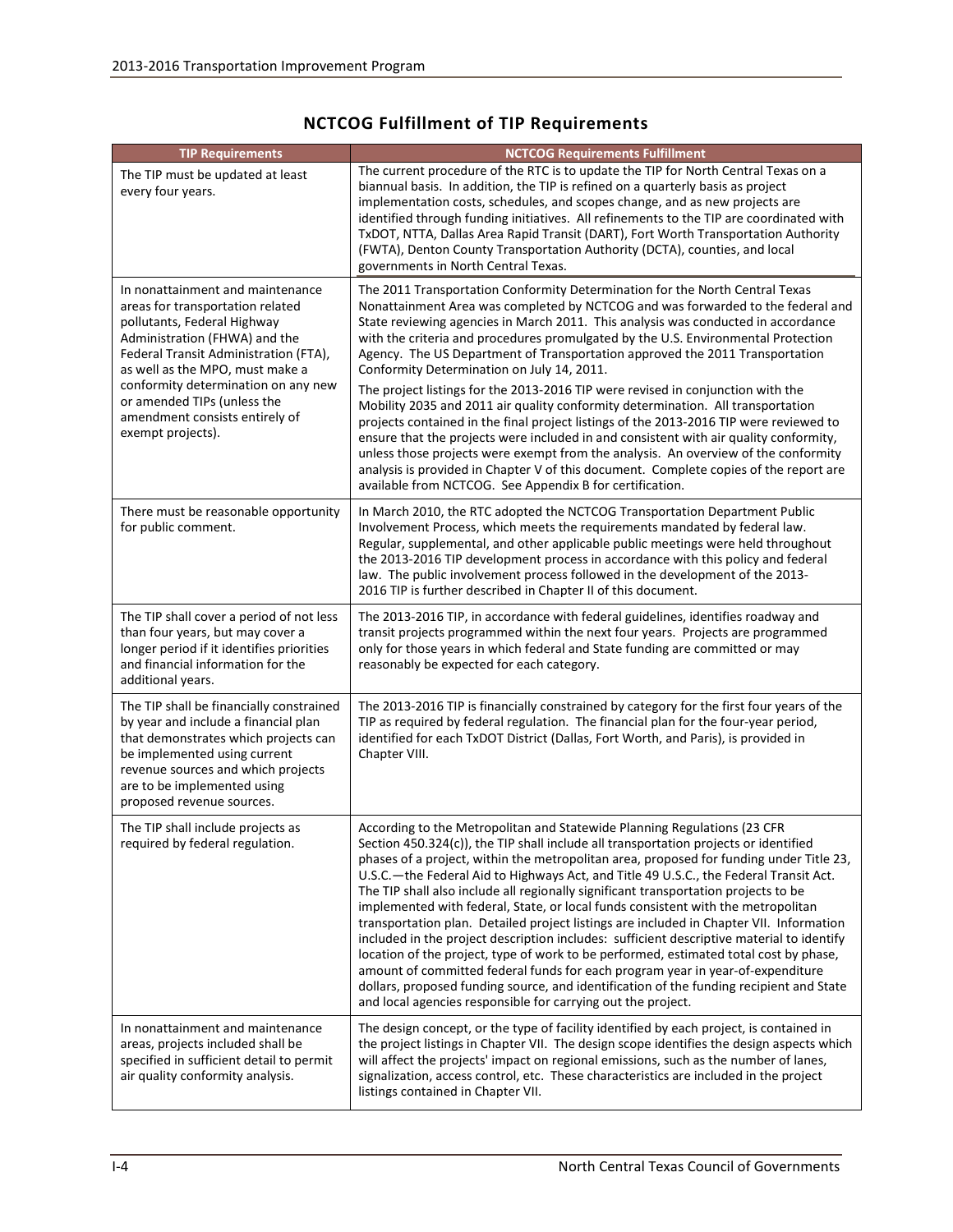#### **RELATIONSHIP TO TRANSPORTATION PLANNING PROCESS**

NCTCOG, serving as the MPO for the Dallas-Fort Worth area, has the responsibility of preparing and maintaining three key elements of the regional planning process: the metropolitan transportation plan (MTP), the transportation improvement program (TIP), and a unified planning work program (UPWP). In addition, areas greater than 200,000 in population, such as the Dallas-Fort Worth area, are designated as Transportation Management Areas (TMA) according to planning regulations, and must also have in place a congestion management process (CMP). Because the counties of Collin, Dallas, Denton, Ellis, Kaufman, Johnson, Parker, Rockwall, and Tarrant have been designated as nonattainment

areas for the pollutant ozone, the MPO shall coordinate the development of a metropolitan transportation plan with the process of developing Transportation Control Measures for the SIP, as required by the federal Clean Air Act. The 2013- 2016 TIP was developed through a coordinated process maintaining consistency with the planning documents listed below, in addition to the planning factors identified by federal regulations which must be specifically considered by MPOs in developing transportation plans and programs. These planning factors are outlined in Exhibit I-1. The relationship between the TIP, the UPWP, the MTP, and the CMP is described below.

## **EXHIBIT I-1**

#### **SAFETEA-LU Factors to be Considered in the Planning Process**

- Support the economic vitality of the metropolitan area, especially by enabling global competitiveness, productivity, and efficiency
- Increase the safety of the transportation system for motorized and nonmotorized users
- Increase the security of the transportation system for motorized and nonmotorized users
- Increase the accessibility and mobility of people and for freight
- Protect and enhance the environment, promote energy conservation, improve the quality of life, and promote consistency between transportation improvements and State and local planned growth and economic development patterns
- Enhance the integration and connectivity of the transportation system, across and between modes, for people and freight
- Promote efficient system management and operation
- Emphasize the preservation of the existing transportation system

#### **Mobility 2035**

Mobility 2035 is the defining vision for transportation systems and services in the Dallas-Fort Worth Metropolitan Area. Serving as a guide for the expenditure of State and federal funds through the year 2035, the Plan addresses regional

transportation needs that are identified through forecasting current and future travel demand, developing and evaluating system alternatives, and selecting those options which best meet the mobility needs of the region.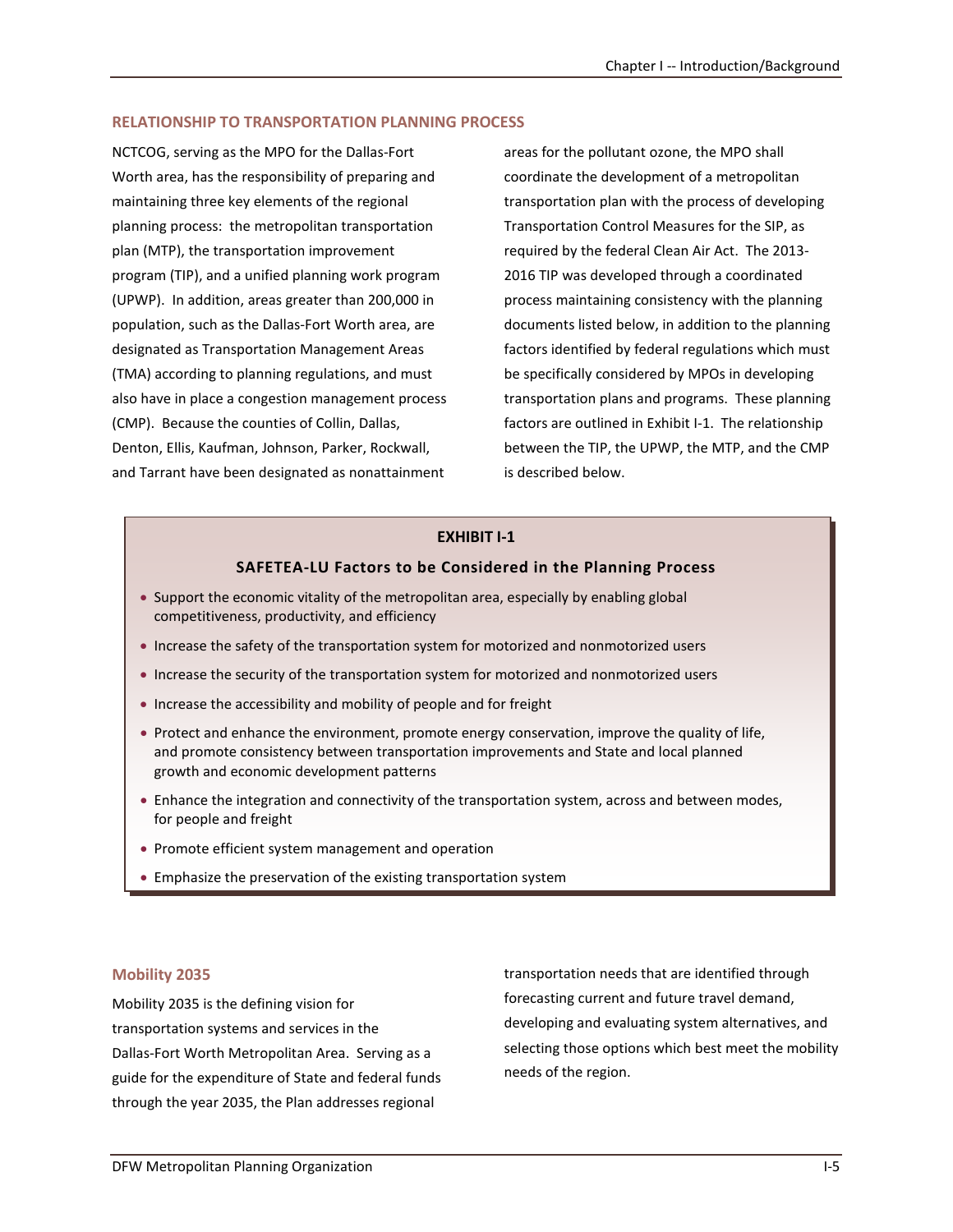Mobility 2035 is the product of a cooperative effort among local governments, TxDOT, NTTA, DART, FWTA, DCTA, and other transportation agencies. Mobility 2035 was approved by the RTC on March 10, 2011. Mobility 2035 was developed in accordance with the planning requirements established in SAFETEA-LU and the Clean Air Act Amendments of 1990. The Plan is required to be updated at least every four years. Mobility 2035 is the product of a multi-modal system evaluation which recommends a metropolitan transportation system, as well as congestion mitigation strategies designed to minimize drive-alone peak-period travel and enhance the operation of the transportation system.

The development of the Plan was guided by a set of goals presented and refined at technical workshops, policy briefings, and public meetings. The RTC adopted goals in three categories: traditional transportation, quality of life, and financial goals. The policies, programs, and projects developed as part of Mobility 2035 are designed to accomplish these goals. The Plan calls for approximately \$101 billion (2009 dollars) in metropolitan transportation system improvements. A summary of Mobility 2035 is provided in Appendix C.

## **Unified Planning Work Program for Regional Transportation Planning**

The UPWP is the instrument for coordinating transportation and comprehensive planning in the North Central Texas region. This work program includes a description of proposed work submitted to State and federal agencies that are the financial sponsors of the Program, and it serves as a management tool for the participating entities. The UPWP describes the transportation and comprehensive planning efforts in the North Central Texas region over a two-year period and defines the functional and financial responsibilities of

participating agencies. The UPWP was developed in accordance with the Metropolitan Planning Rules of Safe, Accountable, Flexible, Efficient Transportation Equity Act: A Legacy for Users (SAFETEA-LU).

## **TxDOT Unified Transportation Program and Statewide Transportation Improvement Program**

The Unified Transportation Program (UTP) is TxDOT's 10-year planning document that guides the planning and development of each TxDOT District's transportation improvements. The North Central Texas area includes three TxDOT District Offices: the Dallas District, Fort Worth District, and the Paris District. Planning rules require that the TIP be constrained by available financial resources in the first four years, while TxDOT, based on State law, programs the UTP over 10 years. Hence, the UTP may contain additional projects beyond those included in the TIP. The TxDOT Dallas, TxDOT Fort Worth, and TxDOT Paris sections of the 2010 UTP are available through the TxDOT Districts and on the TxDOT website. In order for any of these additional projects to move forward into the programming and construction stages, they must be included in the TIP and, subsequently, the Statewide Transportation Improvement Program (STIP).



**IH 820 Construction North Richland Hills**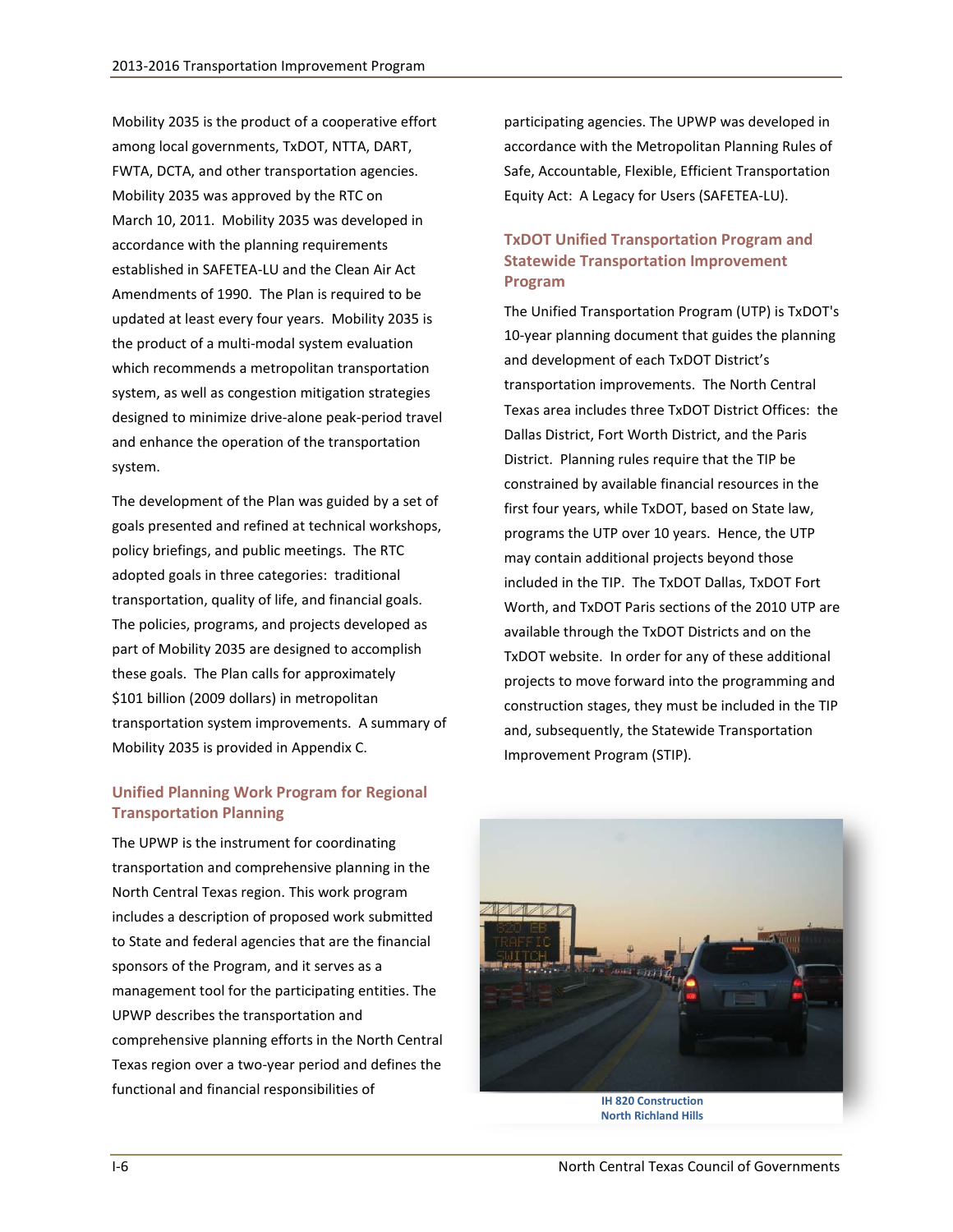TxDOT's UTP is used as a guideline for programming projects in the STIP. In metropolitan areas, projects are programmed in the Metropolitan TIPs, which are then included in the Statewide TIP. Projects in rural areas of the State are programmed into the STIP through TxDOT Districts. The MPO reviews rural STIP projects outside the Metropolitan Planning Area (MPA) boundary, but inside the non-attainment area for consistency with air quality goals first as applicable. Appendix D of this document contains a list of projects that are not planned for construction within the four-year time frame of the TIP, but are referenced in the current TIP while engineering, feasibility, environmental clearance, or other preconstruction efforts continue.

#### **Management Systems**

The Metropolitan Planning Rules (23 CFR Part 450) describe the relationship between the metropolitan transportation planning process and the required management systems. The congestion management, public transportation, and intermodal management systems must be part of the metropolitan transportation planning process within metropolitan planning areas.

These management systems are expected to enhance the traditional transportation planning process at both the project planning and system levels

by providing more systematic and comprehensive data and analyses across the network as a whole. The congestion management process (CMP) is a dynamic decision-making tool, integrated with the transportation planning and programming processes that are responsive to changing traffic conditions and trends. CMP makes an initial assessment of congestion, identifies congested areas and systems, develops regional strategies, and targets resources needed for implementation of those strategies. CMP provides effective management of new and existing transportation facilities through the use of travel demand reduction and operational management strategies. The effectiveness of these management systems must be evaluated periodically as part of the metropolitan planning process.

In nonattainment areas, single occupant vehicle (SOV) capacity improvements must be included in a congestion management system. In addition, the resulting SOV projects must utilize management strategies such as travel demand reduction and operational management strategies as appropriate for the corridor. Projects that have advanced beyond the National Environmental Policy Act (NEPA) stage prior to April 6, 1992, and which are actively advancing to implementation, are not subject to this provision. Additional information on the CMP is provided in Appendix E.



**Margaret H. Hunt Bridge, Dallas**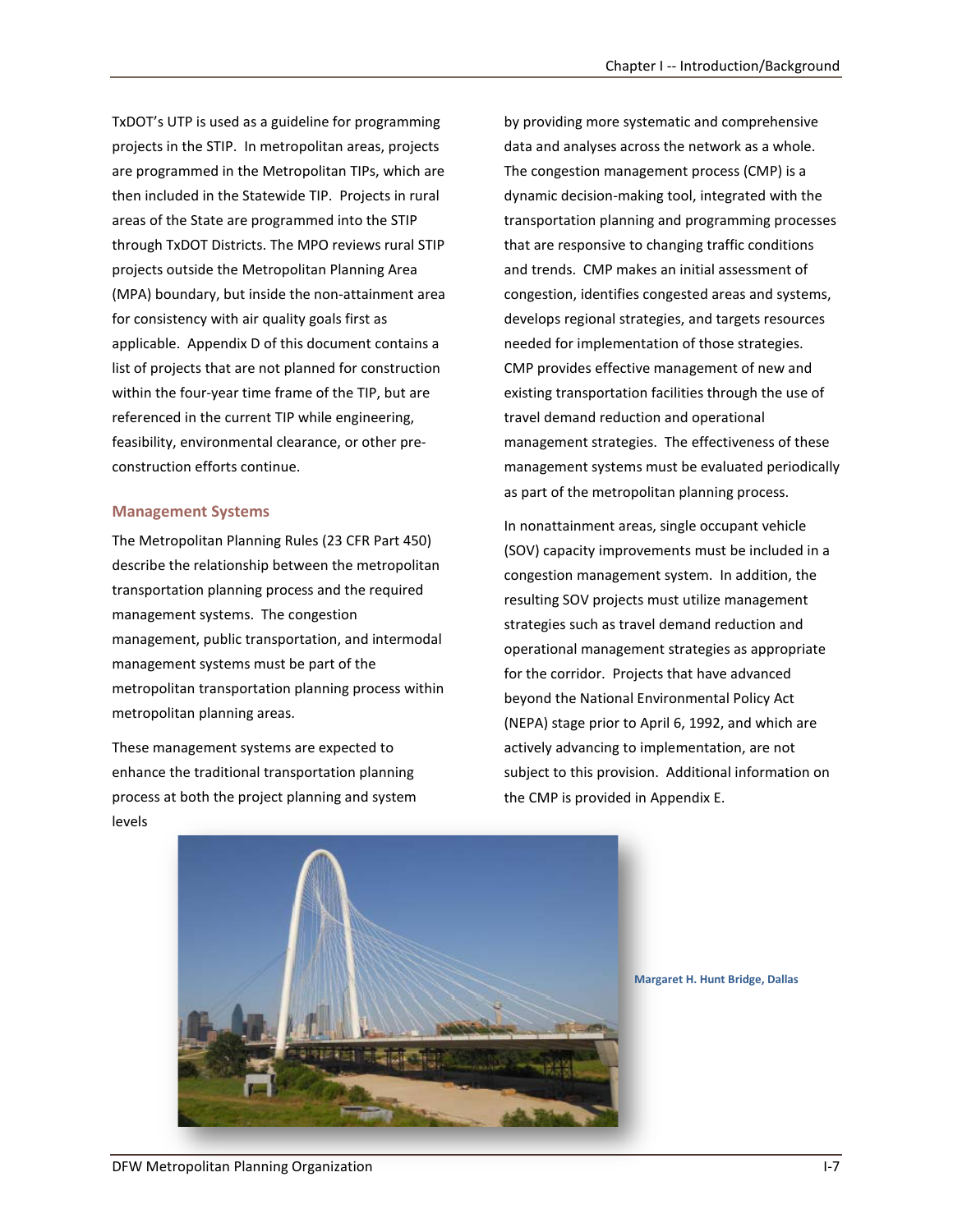#### **APPROVAL OF THE TRANSPORTATION IMPROVEMENT PROGRAM**

The 2013-2016 TIP was developed and reviewed by technical and policy committees. Technical review was provided by the Surface Transportation Technical Committee (STTC). Members of this committee are lead transportation personnel from local governments, TxDOT, and other transportation agencies in the North Central Texas region. STTC aided in the development of the criteria/processes used to evaluate and select projects in MPO-selected categories included in the 2013-2016 TIP. The committee also guided the refinement of programmed projects, which in turn provided input for the 2013-2016 TIP. This committee serves as the technical body that recommends the TIP for RTC approval. A current list of STTC members is located in the pages before Chapter I of this document.

The 2013-2016 TIP was approved by the Regional Transportation Council (RTC), the transportation policy body for this MPO, on April 12, 2012. The RTC provides guidance to assure that multi-modal, regional transportation planning is accomplished according to federal, State, and local requirements. Members of the RTC include elected officials, TxDOT district engineers, transportation authority board members, an NTTA representative, and a maximum of three citizen representatives. The current RTC members are listed on the pages prior to Chapter I of this document.

#### **PLANNING AREAS**

The designation of the MPO is by agreement among the units of general-purpose local governments and the Governor of Texas. An expanded 12-county metropolitan boundary was approved by NCTCOG's Executive Board on October 15, 2009, and by the RTC on October 8, 2009. This new designation will continuously be in effect until rescinded.

The North Central Texas region is the 16-county area for which NCTCOG is responsible for coordinating regional planning. This area consists of the Counties of Collin, Dallas, Denton, Ellis, Erath, Hood, Hunt, Johnson, Kaufman, Navarro, Palo Pinto, Parker, Rockwall, Somervell, Tarrant, and Wise. The region was designated as the North Central Texas State Planning Region by Executive Order of the Governor on August 28, 1973. Comprehensive transportation planning in North Central Texas was initiated by the Texas State Department of Highways and Public Transportation (now TxDOT) in July 1967 in the Dallas-Fort Worth Regional Transportation Study*.*

That study set the foundation for subsequent transportation planning in the region and defined the area of primary interest for such work.

In addition, NCTCOG is designated by the Governor of Texas as the MPO for the Dallas-Fort Worth Metropolitan Area in accordance with federal law (PL 102-240). According to Section 134 of Title 23 of the United States Code and as reaffirmed in SAFETEA-LU, an MPO shall be designated for each urbanized area with a population of more than 50,000. The 2000 U.S. Census and resulting delineation of urbanized areas identified the Denton and Lewisville Urbanized Areas as a single Urbanized Area of greater than 200,000, while still remaining separate from the Dallas-Fort Worth-Arlington Urbanized Area. In addition, the 2000 Census data resulted in portions of the City of McKinney and surrounding areas to be designated as an Urbanized Area of greater than 50,000. NCTCOG serves as the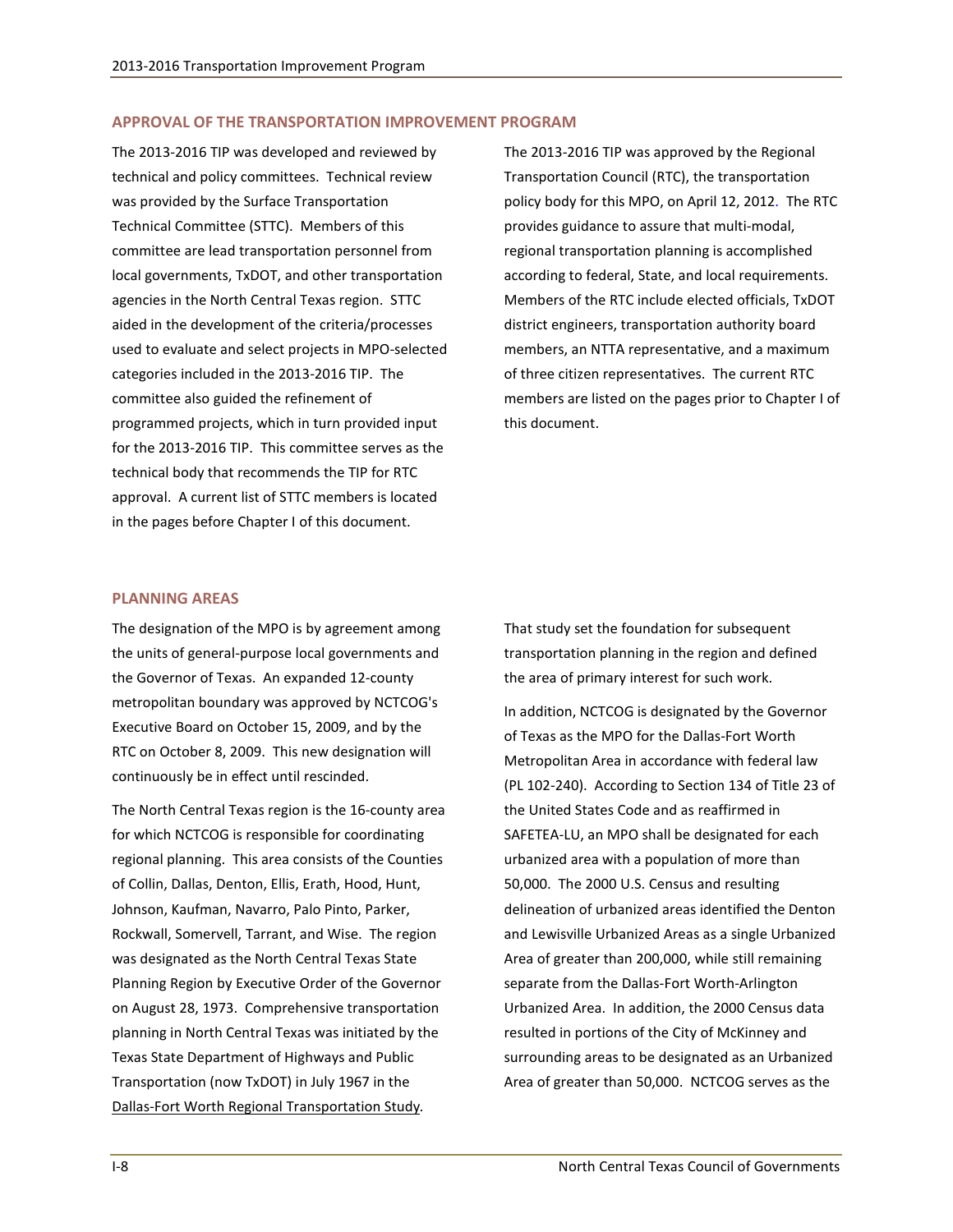MPO for all three areas. A map of these areas is provided in Exhibit I-2.

The Metropolitan Planning Area (MPA) includes all of Collin, Dallas, Denton, Rockwall, Tarrant, Ellis, Johnson, Kaufman, Wise, Hunt, Hood and Parker Counties, a total area of approximately 4,980 square miles. The MPA covers the existing urbanized area and the contiguous area expected to be urbanized by the year 2035. The Metropolitan Area also has the federal designation as the Transportation Management Area (TMA) for the Dallas-Fort Worth

area, which is a metropolitan area with a population greater than 200,000. The TMA boundary is identical to the Metropolitan Planning Area (MPA) boundary. This TIP contains programmed transportation improvements inside the MPA boundary. All programmed transportation improvements located outside of the MPA are contained in the STIP, which is published by TxDOT. A map of the MPA boundary is provided in Exhibit I-3.

**EXHIBIT I-2**

## **U.S. Census Bureau Urbanized Areas (2000)**

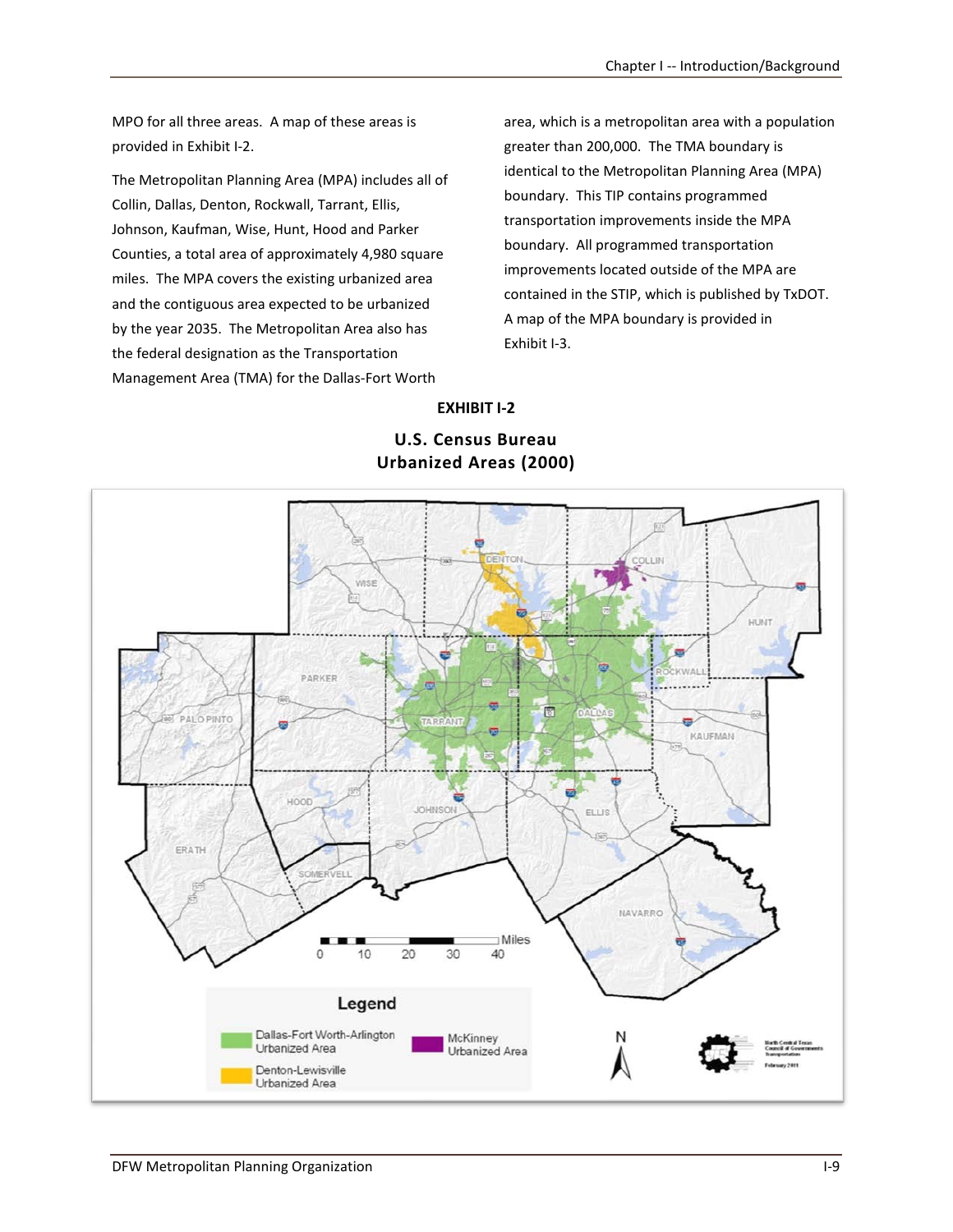

**Metropolitan Planning Area within the NCTCOG Region**

**EXHIBIT I-3**

On April 14, 2004, the United States Environmental Protection Agency (EPA) designated nine North Central Texas counties as a nonattainment area for the pollutant ozone under the Eight-Hour Ozone National Ambient Air Quality Standards. The nine counties include Collin, Dallas, Denton, Ellis, Johnson, Kaufman, Parker, Rockwall, and Tarrant. The 2013-2016 TIP and the Plan operate within the MPA. This area is shown in Exhibit I-4.

At the project programming level, the MPA has been divided into Eastern and Western Subregions. These subregions are divided into the portions of the MPA

for which each TxDOT District (Dallas, Fort Worth, or Paris) has jurisdiction. The Eastern Subregion (TxDOT Dallas and Paris Districts jurisdiction) includes Collin, Dallas, Denton, Ellis, Hunt, Kaufman, and Rockwall. The Western Subregion (TxDOT Fort Worth District jurisdiction) includes Tarrant, Parker, Wise, Hood, and Johnson Counties.

Projects are selected for funding in each category according to these subregions. Annual program apportionments of federal and State funds are made to each District by the Texas Transportation Commission.